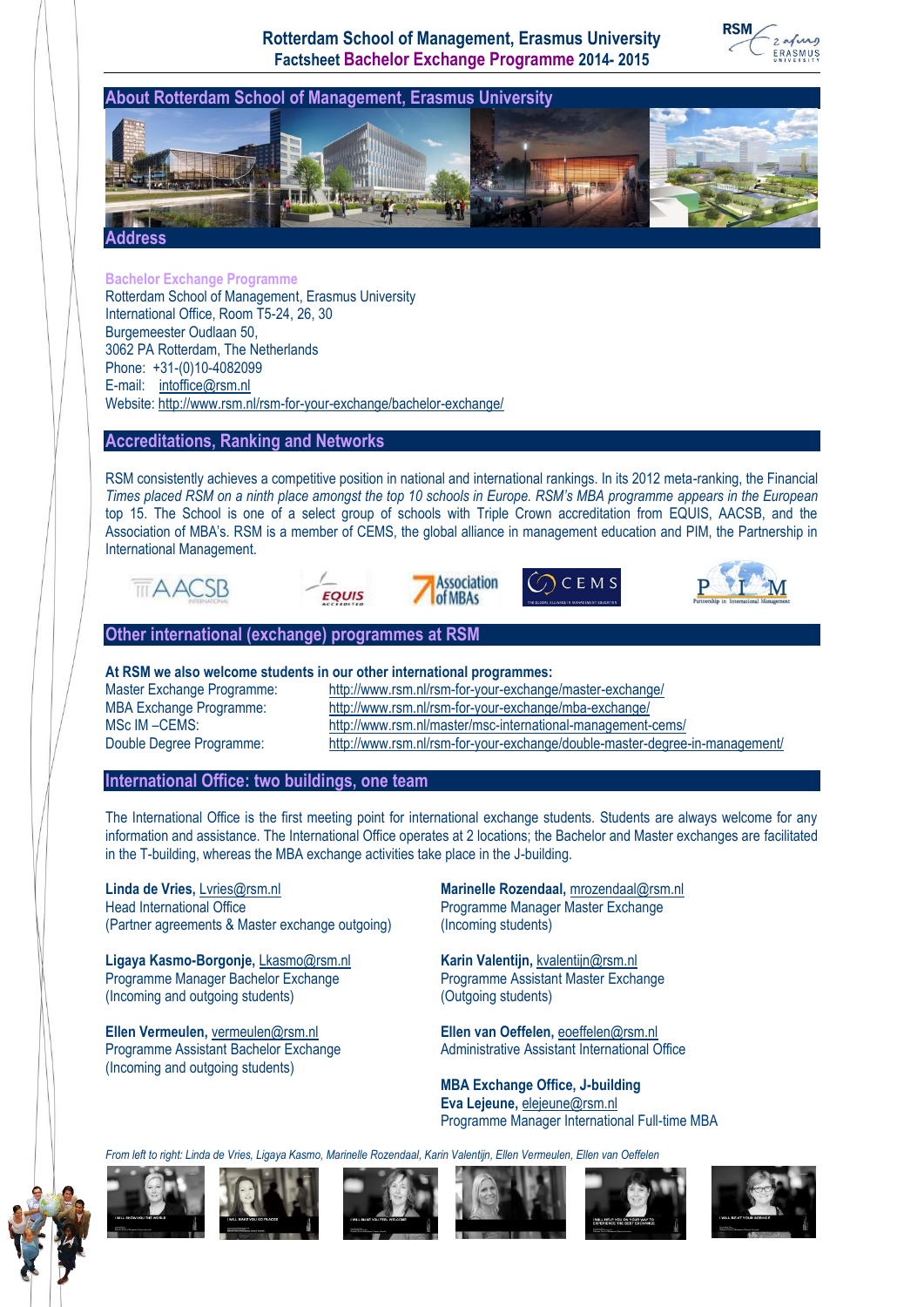

# **Application Bachelor Exchange Programme**

#### **Admission Requirements**

- Students should be nominated through our partner schools.
- Students' status: BSc 3rd year.
- Proficiency in English (for non-natives only). Students whose entire study programmes are taught in English are exempted. TOEFL scores: 575+ (paper), or 90+ (internet); IELTS score 6.5; level B2.2 (Common European Framework) or written proof of comparable level.

| <b>Nomination deadline:</b> |           | <b>Students' Application deadline:</b> |
|-----------------------------|-----------|----------------------------------------|
| Autumn term:                | Mav 1     | May 15                                 |
| Spring term:                | October 1 | October 15                             |

*Upon nomination, students will receive a Welcome E-mail including application instructions and relevant exchange information including visa/residence permit checklist.* 

#### **Required documents:**

- 1 Application Form for Exchange at RSM
- 2 Application Form for Student ID card,
- 3 Copy of recent academic transcript,<br>4 Copy of personal details page of val
- 4 Copy of personal details page of valid passport,
- 5 Proof of proficiency in English (only for non-natives),
- 6 Preliminary Course Registration Form
- 7 1 digital passport sized photo (jpeg)
- 8 VISA / Residence Permit checklist.

All items from 1 to 6 need to be sent in one batch by regular mail and items 7 and 8 need to be sent by email. The mailing addresses will be mentioned in the welcome email.

# **Additional documents for students who need an entry visa (TEV) and/or Residence Permit (REF):**

- Completed VISA/Residence Permit application forms. .
- Proof of sufficient solvency for the duration of your exchange ( $\\epsilon$  900,- p.m.) which means that the total amount including the visa fee ( $\in$  304,-) must be fully transferred to the RSM (for bank account details see TEV/REF fact sheets that will be sent accordingly). Upon arrival students will be reimbursed as soon as possible!
- Copy of valid passport including your personal details page.

#### **Visa information is subject to change. Please always check:**

<http://www.nuffic.nl/en/entry-residence/visa-wizard>

# **Academic Calendar 2014-2015**

RSM runs its courses trimester based. Visiting exchange students are welcome for 1, 2 or 3 trimesters.

- Trimester 1: end of August or first week of September end of November or December
- Trimester 2: beginning of January mid March
- Trimester 3: end of March mid June

Students are expected to stay at RSM until they have completed their final exam.

In July all re-sits take place. It is up to the students whether they want to keep this option available and therefore stay longer in Rotterdam. It is not possible to arrange scheduled exams or re-sits at another date, time or place, neither to make special arrangements with teaching staff.

As part of the introduction, the Bachelor Exchange programme organizes an introduction programme one week prior to Trimester 1 and in the 1st week of Trimester 2. For all students participating in one of these trimesters, this introduction programme is compulsory, therefore late arrivals of students are not allowed.

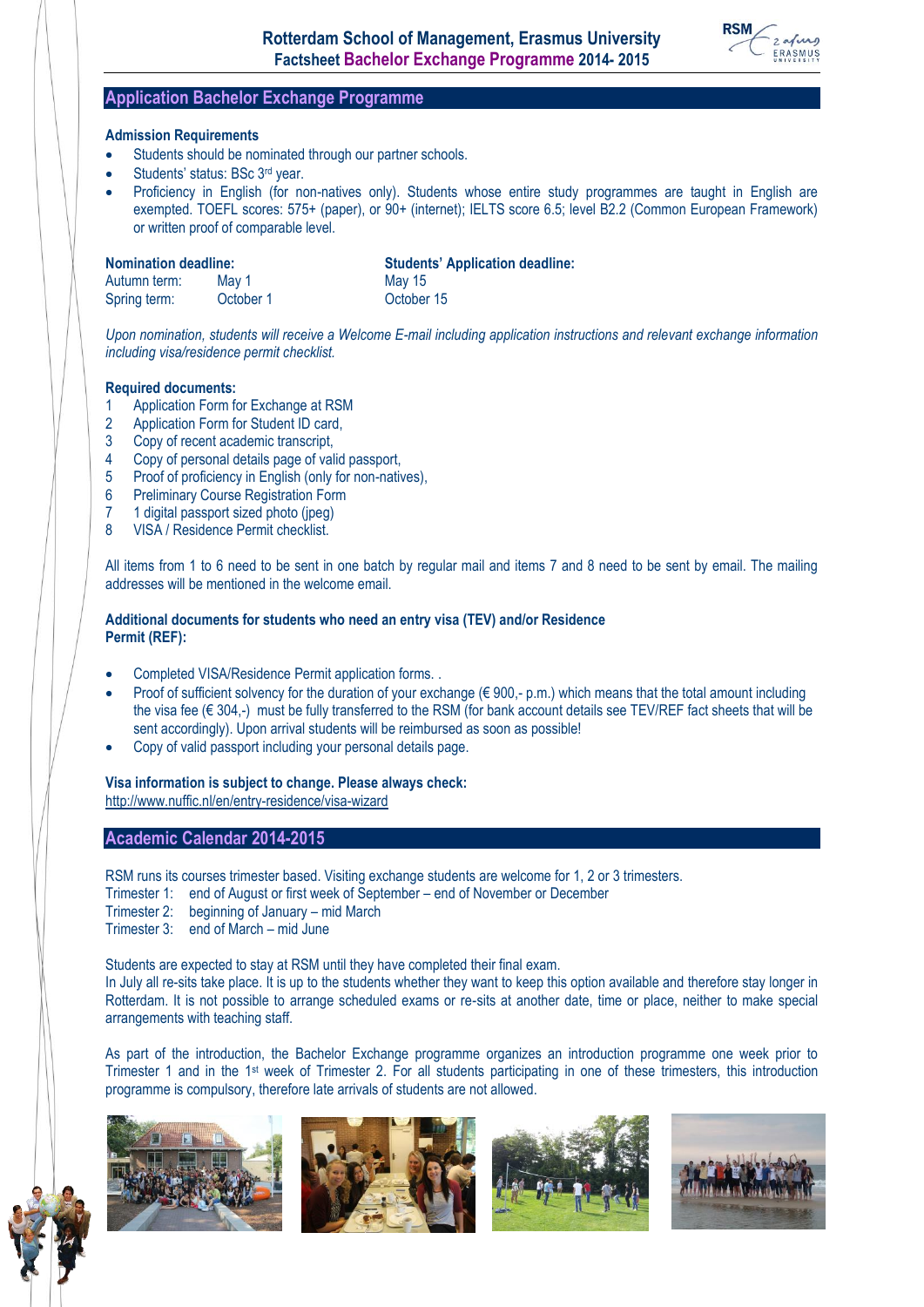

# **Courses**

#### **Courses**

Bachelor exchange students can choose courses from Bachelor of Science in International Business Administration (BScIBA), see also:<http://www.rsm.nl/rsm-for-your-exchange/bachelor-exchange/programme-overview/courses/>

Detailed course information and schedules are published on our SIN-Online channel at: <http://rsm.sin-online.nl/studiegids/> Click on "Show Search Form" Limit your choice to Specialization/Program and select "BSc Incoming Exchange" Limit your choice to period and select "trimester.1", "trimester.2" or "trimester.3" Click on "OK" and the list of available courses appears. When clicking on a course title, more detailed information is shown (e.g. structure, assessment, and class schedule).

#### **Minors**

In trimester 1, exchange students can also participate in **one** minor, which runs for 10 weeks and has a workload of 15 ECTS. The minors offered at RSM can be found at:

<http://www.rsm.nl/bachelor/rsm-minors/>

#### **Course Registration**

Our Programme Manager sends out the Course Registration Form by e-mail. Some courses have limited capacity; therefore students need to return this form not later than the given deadlines.

Course registration forms (per trimester) can be found on our website as well: [http://www.rsm.nl/rsm-for-your](http://www.rsm.nl/rsm-for-your-exchange/bachelor-exchange/programme-overview/courses/)[exchange/bachelor-exchange/programme-overview/courses/](http://www.rsm.nl/rsm-for-your-exchange/bachelor-exchange/programme-overview/courses/)



# **Learning expectations**

**Language of Instruction:** All courses are taught in English

#### **Course workload & Examinations**

The fulltime workload is 20 ECTS per trimester, which equals 560 student working hours. The minimum (non-negotiable) workload for Bachelor exchange students is 15 ECTS and the maximum is 30 ECTS, per trimester. Exams are scheduled at the end of each course. The assessment of the performance of students varies: written or take-home exams, progress reports, in-class presentations, group performance and essays. Re-sit of examinations for all trimesters are scheduled during July. It is not possible to take the scheduled (re-)examinations earlier or later at RSM. Neither is it an option to do (re-)examinations at the home university.

Only in very exceptional cases an exchange student can do the (re-)examination at his/her home university, however:

- there should be provable reasons why the student can not do the (re-)examination in Rotterdam
- only written requests, submitted well in time to the programme manager of the bachelor exchange, will be dealt with
- the (re-)examination should be taken at exactly the same day and time as scheduled in Rotterdam;
- the home university should be willing and able to coordinate and supervise the (re-)examination. (An internship or an early booked ticket does not count as exception)

#### **Class Format & Profile**

There is a truly international and multicultural atmosphere in the International Business Administration classrooms. Students come from all over the world and represent over 80 nationalities. Students have ample opportunity to mix with international students and staff. Students learn to look at business problems from different angles and do research thoroughly and systematically.

#### **Grading**

In the Dutch grading system, grades from 1 up to 10 are used, with 1 being the worst and 10 being the best. In general, grades with one decimal are issued. When rounding off these grades, grades with a 0.4 or lower will be rounded down, and grades with a 0.5 will be rounded up. Students in our exchange programmes receive their transcripts reflecting grades with one decimal.